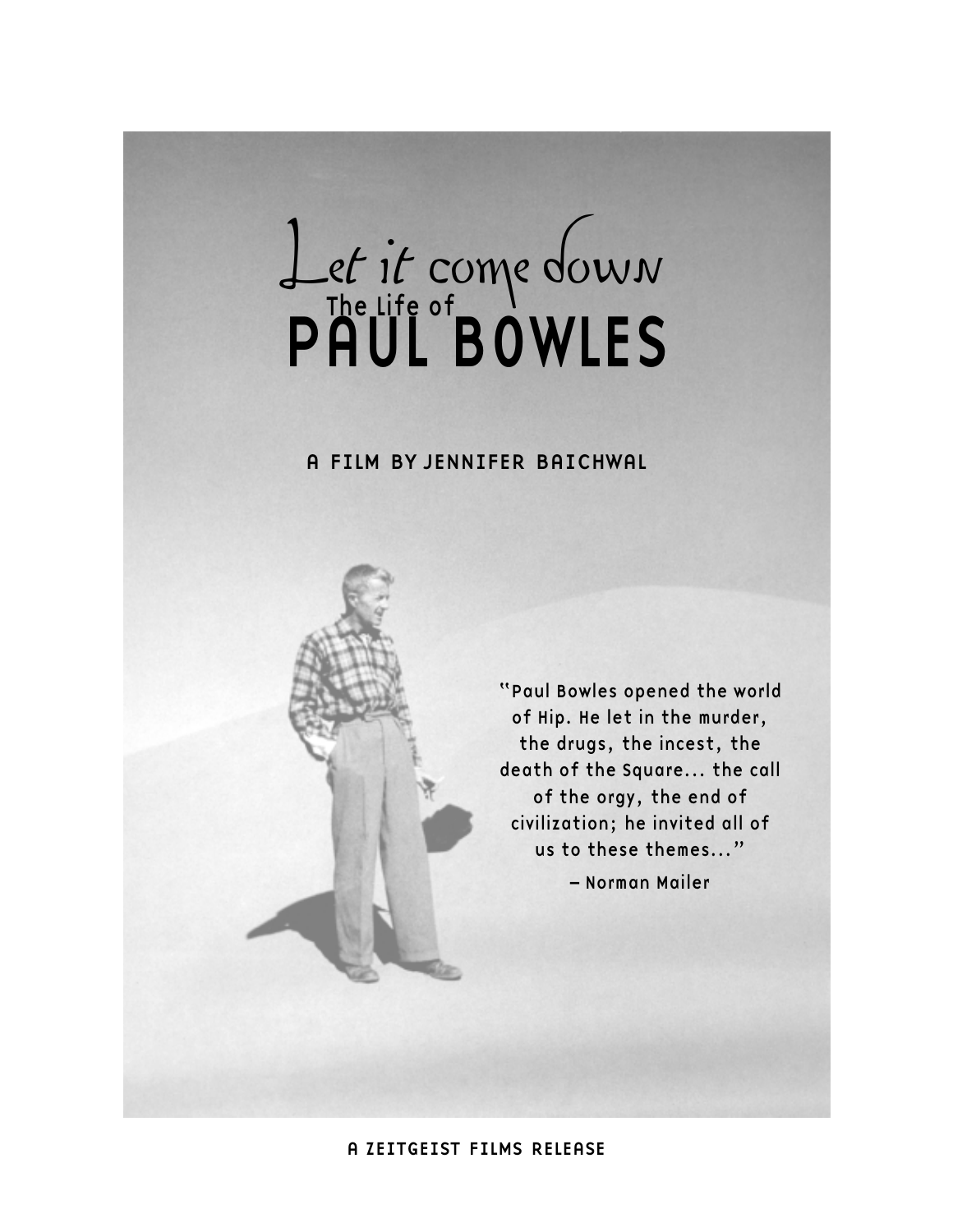# Let it come down PAUL BOWLES

A FILM BY **Jennifer Baichwal**

PRODUCED BY **Nick de Pencier Jennifer Baichwal**

WITH

in order of appearance **Paul Bowles William Burroughs Phillip Ramey Jonathan Sheffer Ned Rorem Gustavo Romero Marguerite McBey Joe McPhillips David Herbert Mohammed Mrabet Mohammed Choukri Allen Ginsberg Amina Bakalia (Cherifa)**

MUSIC BY **Paul Bowles performed by The Eos Orchestra with Moroccan music by various artists**

> READINGS BY **Tom McCamus**

CANADA • 1998 • 16MM • COLOR • 73 MINS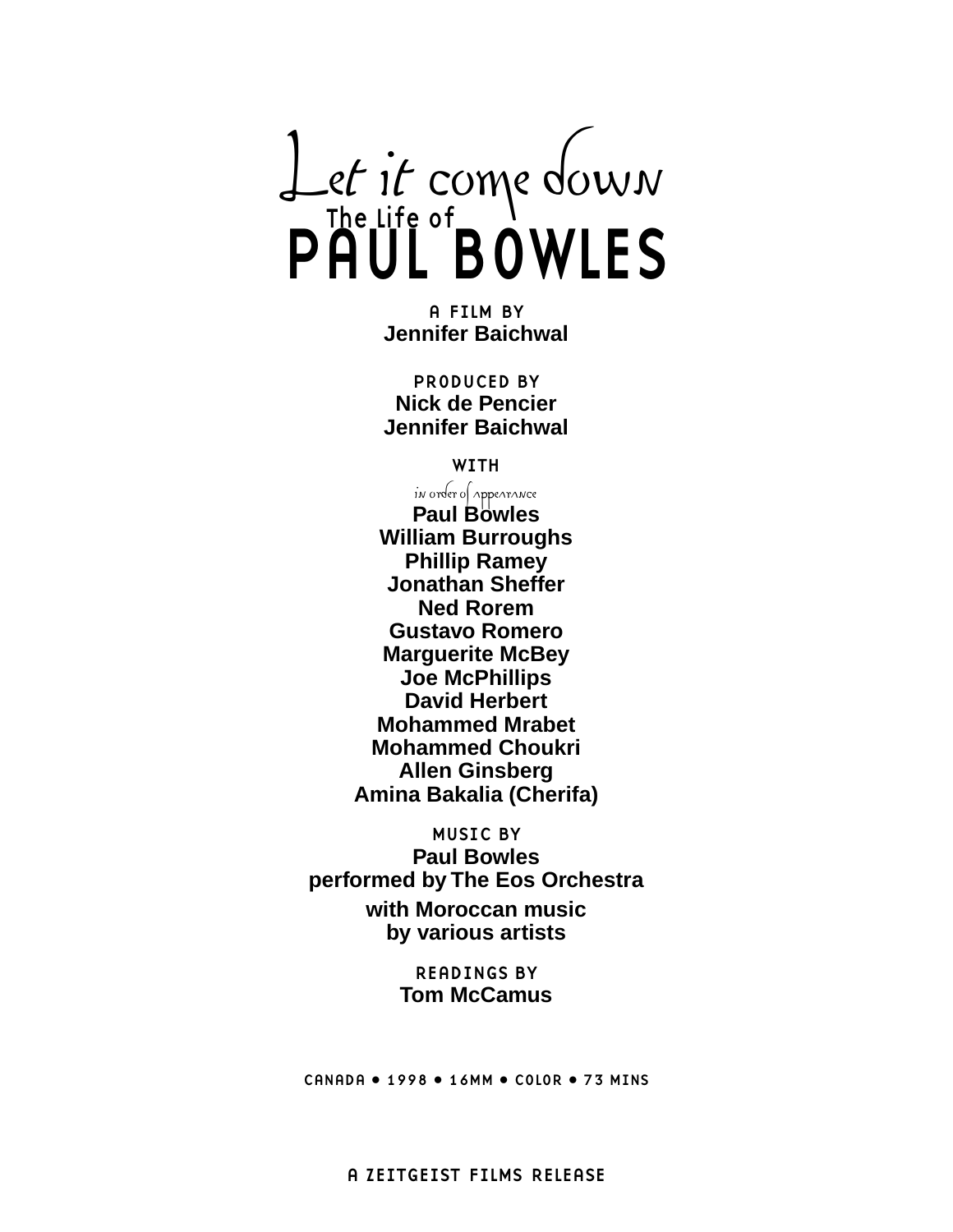Let it come down THE LIFE OF PAUL BOWLES

Against a backdrop of the exotic landscape of North Africa, the enigma of iconoclastic writer Paul Bowles (author of The Sheltering Sky) begins to unravel. Interviews with the reclusive Bowles, who speaks with unprecedented candor about his work and his controversial private life, are intercut with the conflicting views of his detractors and supporters. Highlights include exclusive footage of the last meeting of Bowles, William Burroughs and Allen Ginsberg in New York; footage of Bowles translating Moroccan storyteller Mohammed Mrabet; the first and only film appearance of Cherifa, Jane Bowles' lover, who is rumoured to have poisoned Jane to death; detailed treatment of Bowles' work as a composer and coverage of the 1995 Eos festival of his music at Lincoln Center, for which Bowles made his first trip to New York in 35 years; Bowles giving, for the record, his final opinion of Bertolucci's 1990 film version of The Sheltering Sky; and readings of Bowles' work by celebrated Canadian actor Tom McCamus.

Intimate, unorthodox and poetic, LET IT COME DOWN lifts the veil from a literary legend who has always been shrouded in mystery.

> "It's terrific...like a Francis Bacon painting. It's the conversation with Paul Bowles you always wanted to have." — David Cronenberg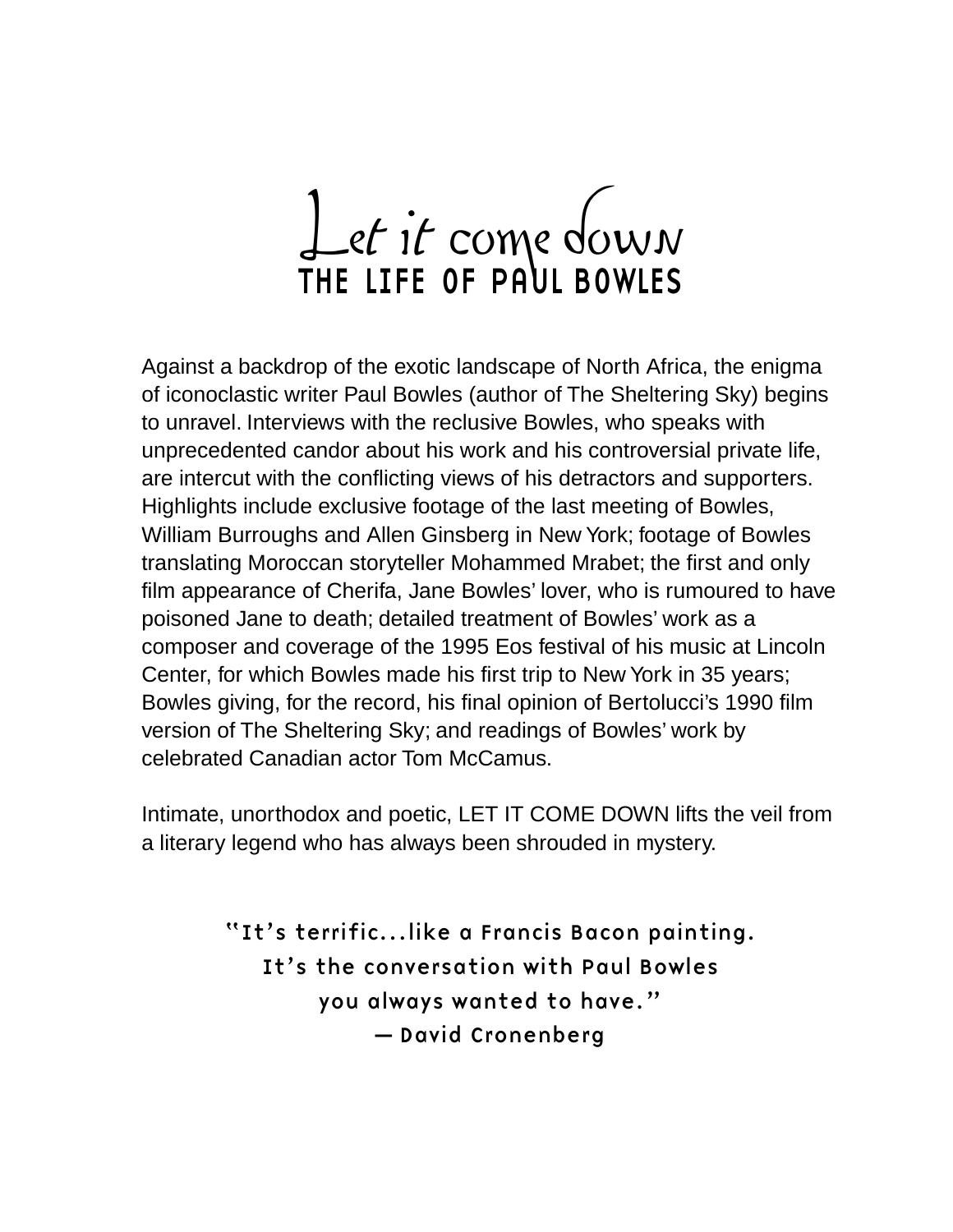## Introduction

**Paul Bowles**, who has lived in Tangier, Morocco for over fifty years, is the quintessential iconoclast. He left the United States for good in the 1940s after building an illustrious career as a composer, rejected the heroic identity requisite to expatriate American writers and buried himself in the culture of North Africa. A writer's writer, his associations span the elite cultural circles of this century. At twenty, he was an intimate of Gertrude Stein and Aaron Copeland; at thirty the peer of Tennessee Williams, Truman Capote and Gore Vidal; at forty, literary godfather to Beat writers William Burroughs and Allen Ginsberg. His unorthodox marriage to writer Jane Bowles-both were gay and had significant relationships with others throughout their marriage-is legendary. Together they formed the magnet which drew an extraordinary group of writers and artists to the exotic freedoms of Morocco before independence.

In this definitive film biography, the notoriously laconic and reclusive Bowles finally speaks out on the subjects he has remained silent about over the years. Lying in bed at his home in Tangier and smoking kif with an elegant black cigarette holder, he reflects on his life, his work, Jane, love and his friends with unprecedented candour. Now 87 years old, his tone is almost omniscient, as though he is surveying both life and death from some lofty interim vantage point. The film is built around this self-revealing monologue, with various voices breaking in to comment, dispute and clarify. Chief among these is William Burroughs, who acts as a sort of commentator on Bowles' version of his life.

Director Jennifer Baichwal's association with Bowles dates back to her early twenties when she ran away to Morocco, drawn by his dark, sinister prose. Subsequent visits have deepened their friendship, culminating in the interview which is the basis of the film. Breathtaking footage of Morocco, from the twisted medinas of Tangier and Fez to the hypnotic beauty of the desert, becomes a metaphor for Bowles' interior world. Diverse archival material evokes the atmosphere of North Africa in the '30s and '40s. The film includes interviews with Bowles' late friends William Burroughs, Allen Ginsberg and David Herbert, as well as analysis—some of it harsh—from Moroccan writer Mohammed Choukri. There are compelling scenes of Bowles translating storyteller Mohammed Mrabet from Dharisian into English and unprecedented footage of Jane Bowles' lover Cherifa, who is rumoured to have poisoned Jane to death, on film. Filling this out are readings from celebrated Canadian actor Tom McCamus and detailed treatment of Bowles' work as a composer.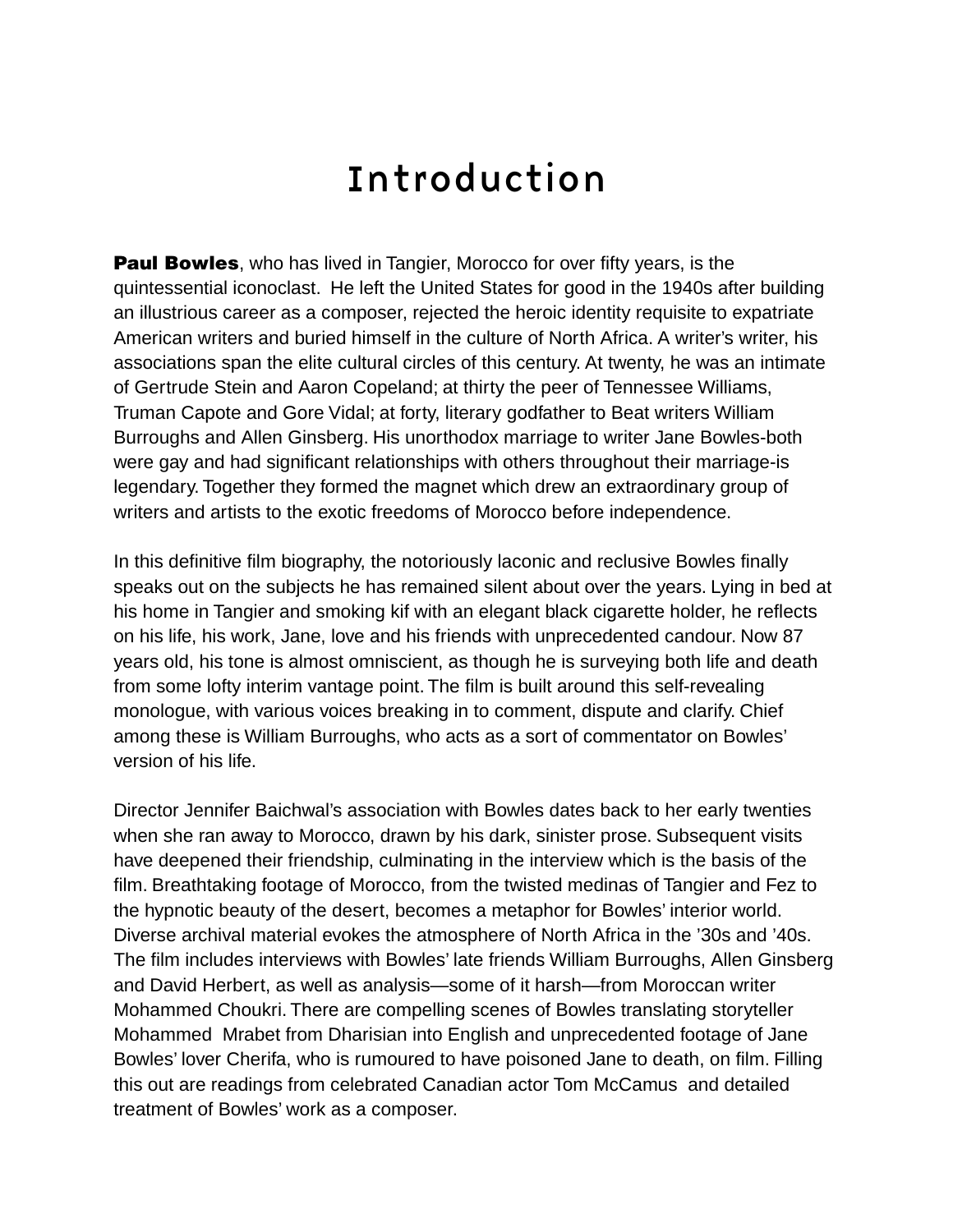# Cast of Characters

**Jane Bowles** was born Jane Sidney Auer in New York City in 1917. She has been called "one of the finest writers of modern fiction in any language" by John Ashbery. An habituée of Lesbian and Bohemian circles in New York in the late 1930s, she met Paul Bowles in 1937. They were married the following year. Her first novel, Two Serious Ladies, was written in 1941 and was described as "a landmark in twentieth century American literature." It was not, however, a commercial success and Jane, who once said that "it was simply not enough to write for 500 of one's goony friends," found it increasingly difficult to work.

When the Bowles moved to Tangier permanently, Jane fell in love with Cherifa, a Moroccan peasant woman. Over the years, Cherifa became an increasingly powerful and destructive presence in Jane's life. Suffering from alcoholism and manic depression, she had a severe and debilitating stroke in 1957, and spent the next sixteen years in and out of hospital. She died in 1973, in Malaga, Spain.

**Bibliography:** Two Serious Ladies (novel, 1943); In the Summer House (play, 1954); Plain Pleasures (stories, 1966); Feminine Wiles (stories, 1976); My Sister's Hand in Mine: The Collected Works of Jane Bowles, 1978

**William Burroughs'** friendship with Paul Bowles dates back over forty years. They met when Burroughs lived in Tangier in the 1950s. He died in August, 1997.

**Allen Ginsberg** met Bowles when he travelled to Tangier to see William Burroughs and help transform Naked Lunch from a pile of pages, which were strewn all over the floor of Burroughs's filthy hotel room, into a manuscript. He died in April, 1997.

**The Hon. David Herbert** is second son of the fifteenth Earl and Countess of Pembroke. He first came to Tangier in 1932 with Cecil Beaton and remained there until his death in 1995. The quintessential expatriate, he was Tangier's pre-eminent host and unofficial social arbiter for over 50 years. He was very close to Jane Bowles, and always claimed that if Paul died, he would marry her.

**Mohammed Choukri** is a Moroccan writer who was illiterate until the age of twenty. He most famous book, For Bread Alone, which was translated by Paul Bowles, won him instant notoriety as it described in graphic detail a childhood on the streets of Tangier: the International Days, so celebrated by foreigners, from the indigent Moroccan point of view. He now claims that Bowles is an exploiter of Moroccan culture and knows very little about it, despite his years there.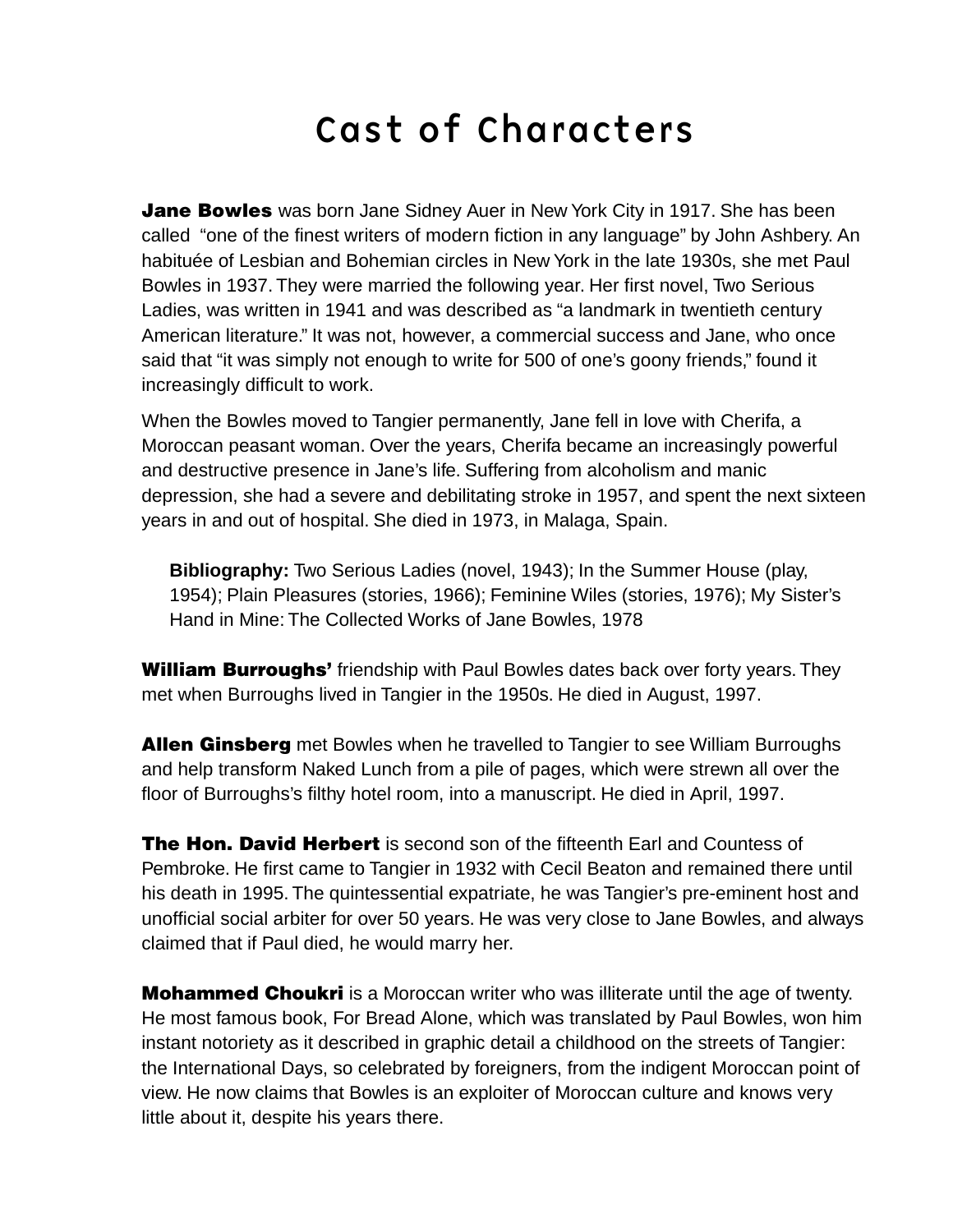Paul Bowles discovered the prodigious storytelling talents of **Mohammed Mrabet** in Tangier in 1965. Since then they have collaborated on over ten books. Mrabet tells Bowles the story in Dharisian (the local Moroccan dialect), which is also recorded into a tape recorder. Bowles then transcribes and translates. Although they have not worked together in twelve years, they had a rare visit during our 1994 shoot in which Mrabet made up a story on the spot that Bowles simultaneously translated; the result is unprecedented and compelling footage of them working together.

**Phillip Ramey** is an American composer and friend of Paul Bowles; from 1977 to 1993 he was the annotator and program editor of the New York Philharmonic. He has been greatly instrumental in reviving interest in Paul Bowles' work as a composer. He lives in New York City, but spends half of each year in Tangier.

**Ned Rorem** is a composer and music critic who has known Bowles since 1940. He was a frequent and notorious visitor to Tangier during its wild International Days. He lives in New York City.

Jane Bowles met and fell in love with **Amina Bakalia (Cherifa)**, an illiterate peasant girl selling grain in the Tangier market, in 1948. She spent the next 20 years with her, trying to win her affections. Cherifa's reputation is as a forbidding and sinister figure who practiced black magic on Jane and Paul and eventually poisoned Jane to death. Here, in her first and only appearance on film, she tries to set the record straight.

**Jonathan Sheffer** is the conductor and Artistic Director of the Eos Orchestra, which held the festival of Paul Bowles' music at Lincoln Center in September, 1995.

**Joseph McPhillips III** is headmaster of the American School of Tangier. He travelled to Morocco in the early 1960s and has lived there ever since. A long-time friend of Paul and Jane Bowles, he has also commissioned theatre scores from Paul Bowles for performances at the American School, including productions of "Oedipus the King" and "Caligula."

**Marguerite McBey** is a wealthy expatriate painter who has lived in Tangier since the 1930's. Considered Tangier "royalty", she became a lesbian after her husband died. She has painted portraits of both Paul and Jane Bowles.

**Tom McCamus** is a celebrated stage and screen actor. He won a Genie Award for Best Actor for David Wellington's I Love a Man in Uniform and a Best Actor nomination for his role—reprised from the Stratford Festival—in Long Day's Journey Into Night. He also won a Best Supporting Actor nomination for his role in Atom Egoyan's The Sweet Hereafter. He has spent many seasons at the Shaw Festival and the Stratford Festival, in numerous notable roles.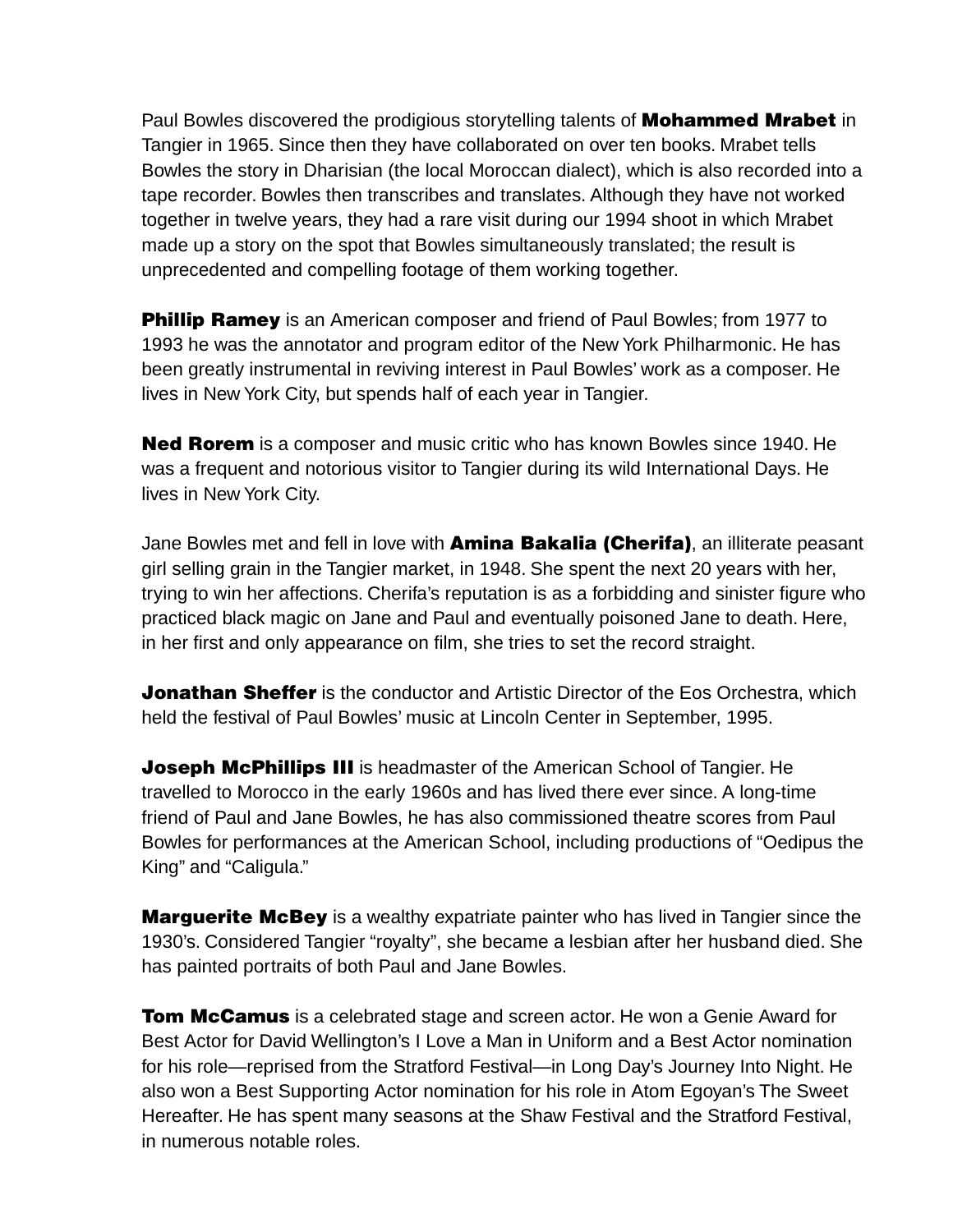# The Filmmakers

### Jennifer Baichwal **(Director, Producer)**

Jennifer Baichwal was born in Montrèal and grew up in Victoria, British Columbia. In 1990, she received a fellowship and an FCAR scholarship to study at McGill University, where she obtained a First Class Master of Arts in Religious Studies. Her first documentary **Looking You In The Back of the Head** asked thirteen women to try to describe themselves and was first broadcast, to critical acclaim, on TVOntario's From the Heart. She is currently in post production for **Unlikely Pilgrimage**, which was shot on location in India in October, 1998 for TVOntario's The View From Here. She also has films on renowned American poet John Ashbery (**Saying It to Keep it From Happening**) and artist Christiane Pflug (**Black Pflug**) in development. She has been a regular contributing critic to CBC Newsworld's On the Arts for visual art and literature since 1994. **Let it Come Down** is her first feature.

### Nick de Pencier **(Producer, Director of Photography)**

Nick de Pencier began making short films while at McGill University in the late 1980's. He then moved to New York City and worked as a researcher for PBS in their documentary film division. Gravitating back to his native Toronto, he began working in production on feature films including **White Room**, **South of Wawa**, and **On My Own**. He was an assistant director to Adrienne Clarkson on **Artemesia**, production manager on John May's feature **Rubber Carpet**, and producer of Jim Allodi's short film **Link-Up**. He also produced and directed the video segments and interviews for the CD ROM Understanding McLuhan, published by Southam/Voyager. He was a producer resident in the Canadian Film Centre's 1997 Producers' Lab, and was selected to produce **Cold Feet**, one of their four Short Dramatic Films. He also is producer and cinematographer for **Unlikely Pilgrimage** which was shot on location in India in October 1998, and has a feature narrative film in development with writer/director Jim Allodi.

As a Director of Photography, de Pencier has shot music videos, industrials, documentaries, segments for The National, and contributed regularly to CBC Newsworld's On The Arts and Ph@t TV. He has also directed and photographed seven modern dance performance films which have received national and international broadcasts and won awards at international festivals.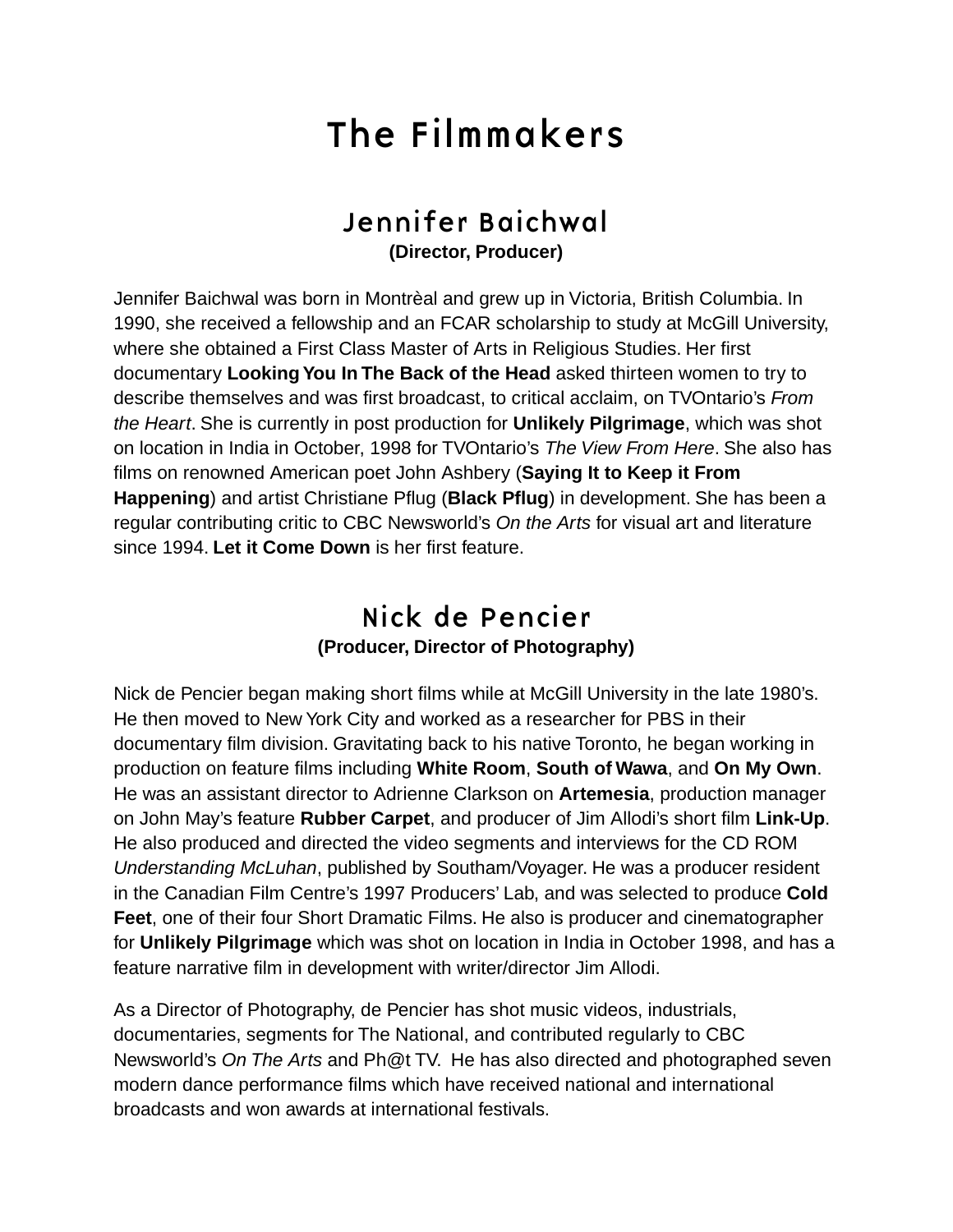# Music in the film

### Compositions by Paul Bowles

### **Suite for Small Orchestra The Wind Remains: A Zarzuela based on Federico Garcia Lorca "April Fool Baby" from Secret Words: A Suite of Six Songs Concerto for Two Pianos and Orchestra Pastorela: First Suite**

All the above are performed by **The Eos Orchestra** which was formed in 1995 to reinvigorate concert music as a living art form, and to attract, engage and reflect a diverse and evolving audience. It is dedicated to the creation of new compositions, the rediscovery of neglected works, and to the performance of a repertoire not bound by labels. The Ensemble is comprised of a stable yet flexible group of artists drawn from the ranks of the finest experienced and emerging New York musicians. The Eos Ensemble is part of Eos Music, Inc., a not-for-profit organization established in September 1994 and dedicated to music-related interdisciplinary artistic collaborations and educational programs. Under the direction of its Artistic Director and Conductor, Jonathan Sheffer, the Eos Ensemble made its debut in two sold-out concerts featuring the music of Paul Bowles at Lincoln Center in September 1995. The works used in this film were all part of those programs, which included several premieres and, in some cases, the first performance of some of Bowles' compositions in fifty years. **They are all available on "The Music of Paul Bowles" from BMG Classics 09026-68409-2**

> Excerpts from the **Sonatina for piano** and from **"Tierra Mojada" of the Six Latin American Pieces** played by Gustavo Romero

### Moroccan Music

Aqlal Moqaddem Mohammed ben Salem and ensemble Reh dial Beni Bouhiya Chikh Hamed ben Hadj Hamadi ben Allal and ensemble Mouwal Chikha Fatoma ben Kaddour Rhaitas and Tbola Sadiq ben Mohammed Laghzaoui Morsan and ensemble Mellaliya Embarek ben Mohammed Ya Souki Hakim Hazan Isaac Ouanounou and members of the Hevrat Gezekel Qsida Midh Maallem el Hocein and ensemble

> **All Moroccan selections taken from "The Music of Morocco" recorded and edited by Paul Bowles for the Library of Congress, 1972**

**Welcome Home, Paul Bowles** used courtesy of the Master Musicians of Jajouka

### **Recitation of The Holy Quran**

by Surats Yasin & Al-Rhman courtesy of MECAH Quran Recording © 1994 (tel. 1-800-590-1585)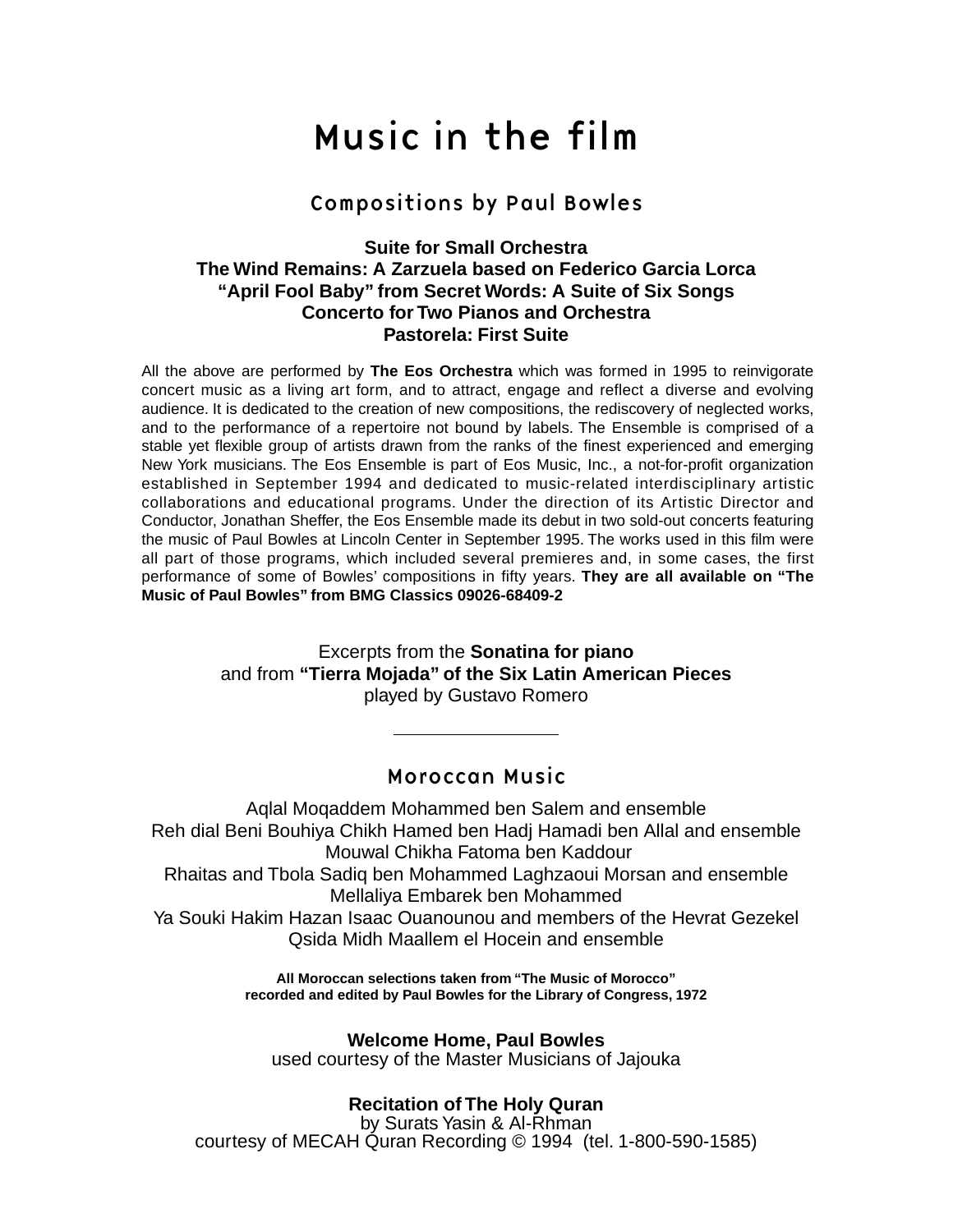### Credits

| <b>DIRECTOR</b>                              | Jennifer Baichwal                   |
|----------------------------------------------|-------------------------------------|
| <b>PRODUCED BY</b>                           | Nick de Pencier & Jennifer Baichwal |
| <b>DIRECTOR OF PHOTOGRAPHY</b>               | Nick de Pencier                     |
| <b>ADDITIONAL CINEMATOGRAPHY</b>             | Jim Allodi.                         |
| <b>EDITOR</b>                                | David Wharnsby                      |
| <b>ASSOCIATE EDITOR</b>                      | <b>Roland Schlimme</b>              |
| <b>EXECUTIVE PRODUCER</b>                    | Daniel Iron                         |
| <b>READINGS</b>                              | Tom McCamus                         |
| <b>PRODUCER/SOUND RECORDIST (1994 SHOOT)</b> | Denise Holloway                     |
| RESEARCH/BOOM (1994 SHOOT)                   | Evan Solomon                        |
| <b>MUSIC RESEARCH</b>                        | Rodney Sharman                      |
| <b>ARCHIVAL RESEARCH</b>                     | <b>Benjamin Wilchfort</b>           |
| <i><b>TITLE DESIGN</b></i>                   | Malcolm Brown                       |

This film was made possible with the generous assistance of:

Scalo Publishing for the use of Paul Bowles' photographs; The Harry Ransom Research Center, The University of Texas at Austin; Shift Magazine; Betsy Carey; Gotham Book Mart Inc., NYC; Peter Garland; Phillip Ramey; Head Gear Animation; Black Sparrow Press; Rhombus Media; Estate of Gertrude Stein

Rehearsal footage of "April Fool Baby" used with kind permission of the Eos Orchestra.

Selected footage of Paul Bowles and Ahmed Yacoubi in Hans Richter's 8 X 8: A Chess Sonata In 8 Movements courtesy of Arthouse, Inc. and Ursula Lawder.

Footage of Gertrude Stein from the film Paris Was a Woman, used courtesy of Jezebel Productions.

Footage from The Sheltering Sky used with kind permission of Recorded Picture Company Limited.

Photographs of Paul Bowles listening to phonograph, Paul Bowles smoking, Jane Bowles and Cherifa on the street, Jane Bowles and Cherifa with others and Paul and Jane Bowles with woman at piano by Terence Spencer. Used with permission.

> "Music, His Music, Lures Bowles Back" & "A writer and composer returns to his hometown" © 1995 by The New York Times. Reprinted by permission.

reproductions of PLAYBILL ® used with kind permission of Playbill Incorporated, NYC.

Allen Ginsberg photographs used with kind permission of the Allen Ginsberg Trust.

Photographs by Paul Bowles reprinted from the book Paul Bowles: Photographs, Scalo Verlag AG, Zurich, 1994.

<u>eitgrist</u>

A ZEITGEIST FILMS RELEASE 247 CENTRE ST . 2ND FL . NEW YORK . NY 10013 TEL (212) 274-1989 • FAX (212) 274-1644 e-mail: mail@zeitgeistfilms.com www.zeitgeistfilms.com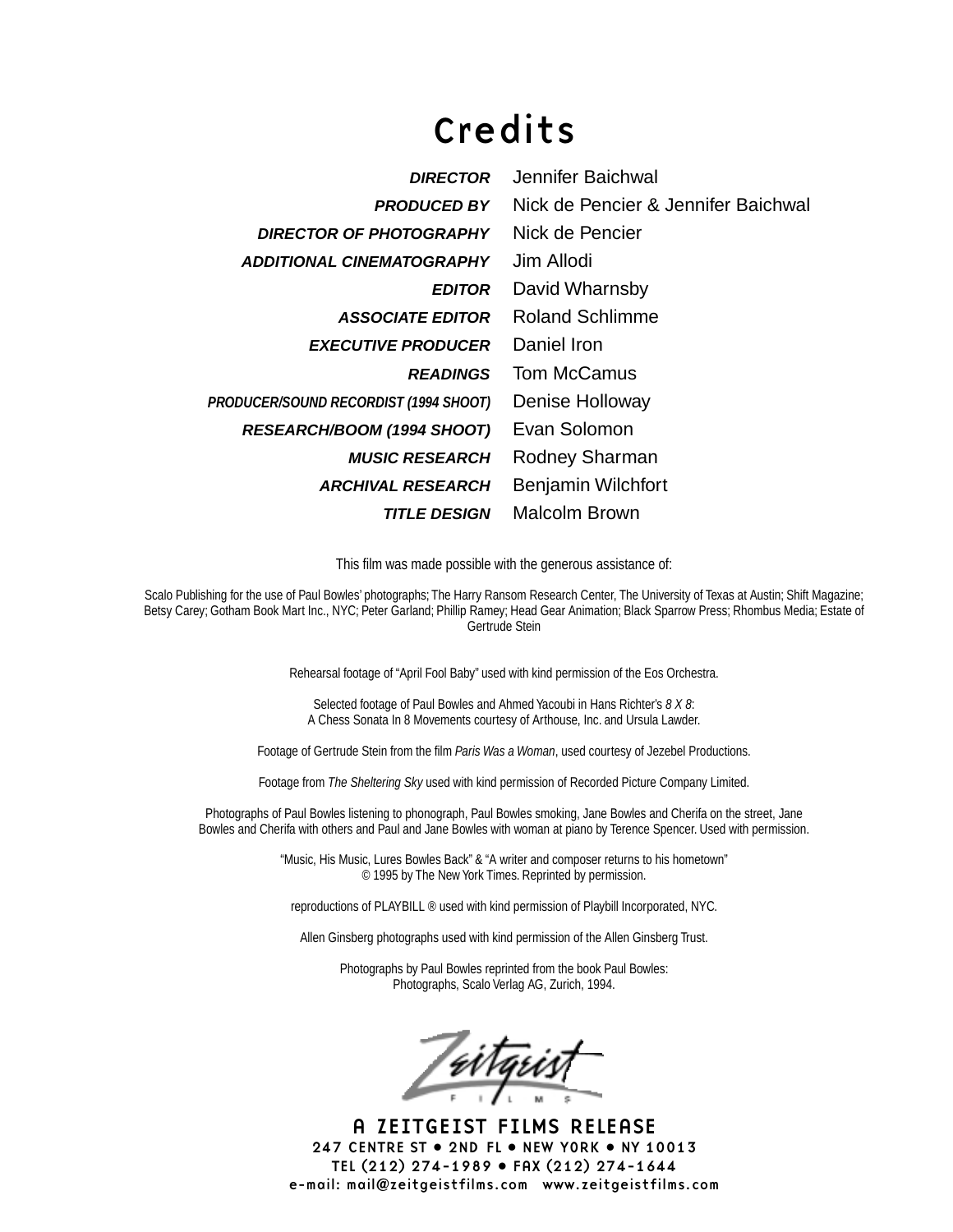### Paul Bowles–Author by Gore Vidal

"Carson McCullers, Paul Bowles, Tennessee Williams are, at this moment at least, the three most interesting writers in the United States." A quarter century has passed since I wrote that sentence in a piece on contemporary American writing. Six years ago when I reprinted those words in Homage to Daniel Says, I felt obliged to add: "This was written in 1952. McCullers was a good and fashionable novelist of the day (I cannot say that I have any great desire to read her again). Paul Bowles was as little known then as he is now. His short stories are among the best ever written by an American..."

All in all, I still see no reason not to support my youthful judgement of Paul Bowles. As a short story writer, he has had few equals in the second half of the twentieth century. Obvious question: If he is so good, why is he so little known?

Great American writers are supposed not only to live in the greatest country in the world (the United States, for those who came in late), but to write about that greatest of all human themes: The American Experience. From the beginning of the Republic, this crude America First-ism has flourished. As a result, there is a strong tendency to misrepresent or undervalue our three finest novelists: Henry James (who lived in England), Edith Wharton (who lived in France), and Vladimir Nabokov (who lived in Switzerland, and who wasn't much of an American anyway despite an unnatural passion for our motels, so lyrically rendered in Lolita).

Paul Bowles has lived most of his life in Morocco. He seldom writes about the United States. On the other hand, he has shrewd things to say about Americans confronted with strange cultures and...But first, let us try to place Paul Bowles.

Born in 1910, he was brought up in New York City and New England. He attended the University of Virginia. When he was seventeen, the Paris-based avant-garde magazine transition published some of his poems. Bowles went to Paris, met Gertrude Stein, was influenced by the Surrealists. He quit school to become a writer. Except for Poe, his writing derives not from the usual Anglo-American tradition but from such "exotics" as ValÈry, Roussel, Gide and, of course, the expatriate Miss Stein. Later, he was to put to his own uses oral Mexican and Moroccan folk-lore; he listened as much as he read.

I suspect that Bowles' apparent foreignness has limited the number of doctoral theses that ought by now to have been devoted to one whose art far exceeds that of...well, name the great American writers of our day (a list that was as different yesterday as it will be tomorrow). For the American Academic, Bowles is still odd man out; he writes as if Moby Dick had never been written. Odder still, he is also a distinguished composer of music. In fact, he supported himself for many years by writing incidental music for such Broadway plays as The Glass Menagerie. It is curious that at a time when a number of serious critics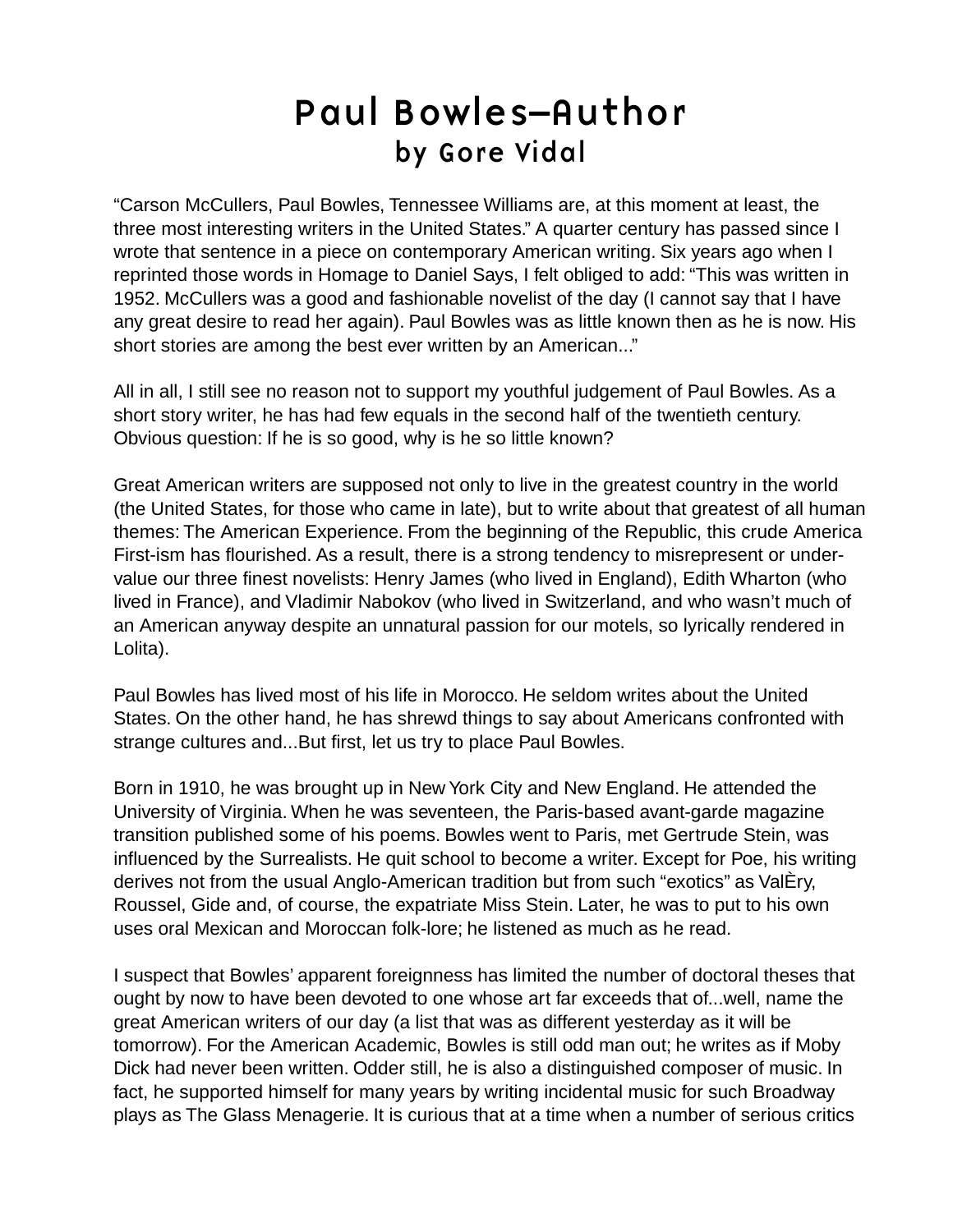have expressed the hope that literature might one day take on the attributes of the "highest" of all the arts, music, Bowles has been composing music as well as writing prose. I am certain that the first critic able to deal both with his music and his writing will find that Bowles' life work has been marvellous in a way not accessible to those of us who know only one or the other of the two art forms...

Between 1929 and 1945 he made his name as a composer. He married the odd, brilliant Jane Bowles. She was a writer. He was a composer. Together and separately, they were much admired. During the late thirties and forties they became central figures in the transatlantic (and Pan-American) world of the arts. Although unknown to the general public, the Bowleses were famous among those who were famous; and in some mysterious way the art-grandees wanted, if not the admiration of the Bowleses (seldom bestowed), their tolerance...

During the next thirty years Paul Bowles wrote thirty-nine short storie. They were published originally in three volumes: The Delicate Prey, 1950; The Time of Friendship, 1967; Things Gone and Things Still Here, 1977. Even before the first collection was published, three of the stories caused a great stir in the literary world. "Pages From Cold Point," "The Delicate Prey," and "A Distant Episode" were immediately recognized as being unlike anything else in our literature. I have just re-read the three stories, with some nervousness. After all these years, I wondered if they would still "work." In my youth I had admired D.H. Lawrence's novels. Now, I deeply dislike them. I was relieved to find that Bowles's art is still as disturbing as ever. I was surprised to note how the actual stories differ from my memory of them. I recalled a graphic description of a sixteen-year old boy's seduction of his father on a hot summer night in Jamaica. Over the years, carnal details had built up in my memory like a coral reef.Yet on re-reading "Pages From Cold Point," nothing (and everything) happens. In his memoirs, Bowles refers, rather casually, to this story as something he wrote aboard ship from New York to Casablanca: "a long story about a hedonist..." It is a good deal more than that. Both "The Delicate Prey" and "A Distant Episode" create the same sense of strangeness and terror that they did the first time I read them. "The Delicate Prey" turns on a Gidean acte gratuit: the slicing off of the boy's penis is not only like the incident on the train in Les Caves du Vatican but also presages the driving of a nail through a skull in Bowles's novel Let It Come Down. "A Distant Episode" seems to me to be more than ever emblematic of the helplessness of an over-civilized sensibility (the Professor's) when confronted with an alien culture. Captured by North African nomads, his tongue cut out, he is made into a clown, a toy. He is used to make his captors laugh. He appears to accept his fate. Something harsh is glimpsed in the lines of a story that is now plainer in its reverberations than it was when written. But then it is no longer news to anyone that the floor to this ramshackle civilization that we have built cannot bear much longer our weight. It was Bowles's genius to suggest the horrors which lie beneath that floor, as fragile, in its way, as the sky that shelters us from a devouring vastness...As Webster saw the skull beneath the skin, so Bowles has glimpsed what lies back of our sheltering sky...an endless flux of stars so like those atoms which make us up that in our apprehension of this terrible infinity, we experience not only horror but likeness.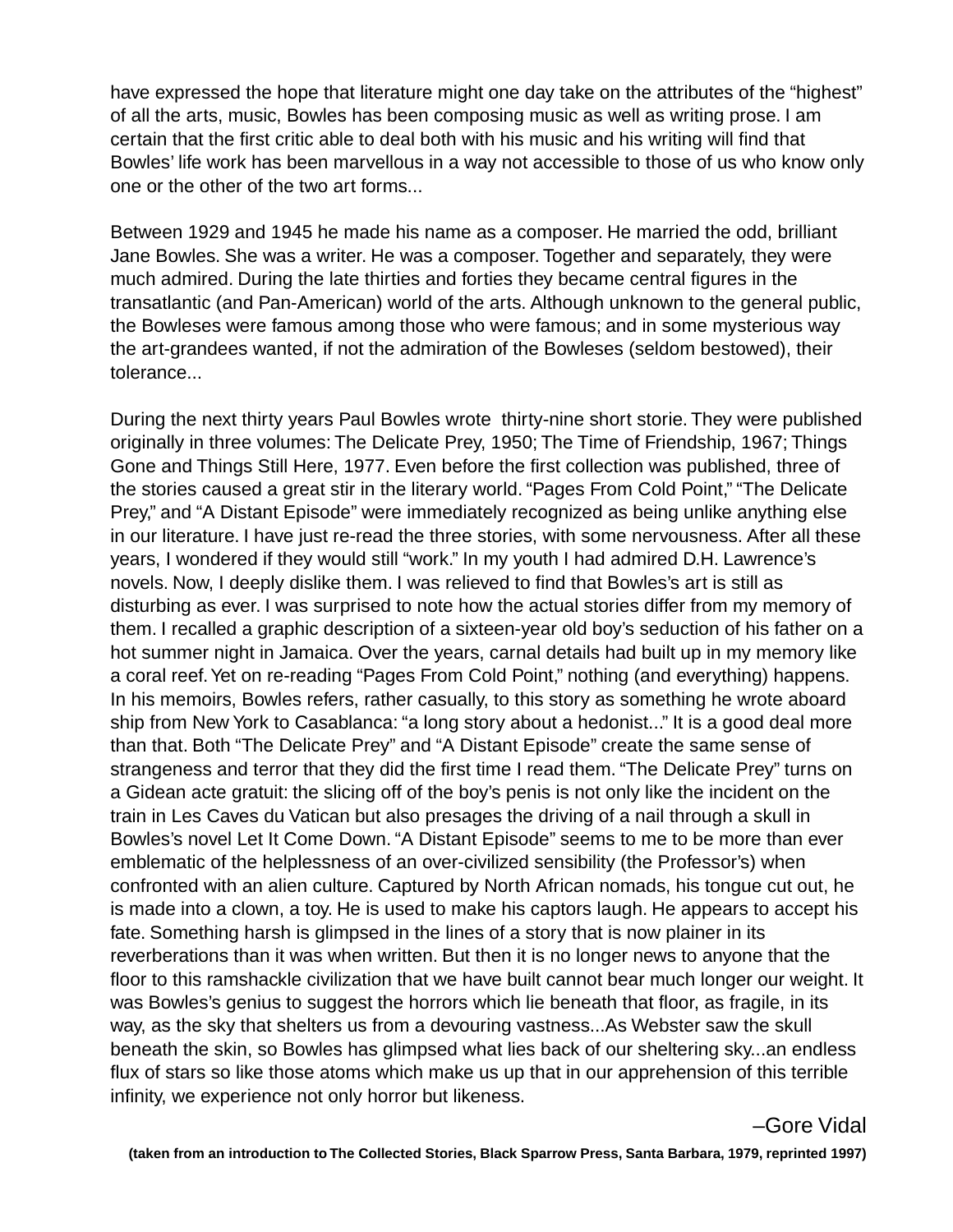### Paul Bowles Bibliography

### NOVELS

The Sheltering Sky (1949) Let It Come Down (1952) The Spider's House (1955) Up Above The World (1966) Too Far From Home (1991)

### SHORT STORY COLLECTIONS

The Delicate Prey (1950) A Hundred Camels in the Courtyard (1962) The Time of Friendship (1967) Pages From Cold Point and other stories (1968) Things Gone & Things Still Here (1977) Midnight Mass and Other Stories (1985) Call at Corazon and Other Stories (1988) Collected Stories 1939-1976 Unwelcome Words (1988) A Thousand Days for Mokhtar (1989)

#### AUTOBIOGRAPHICAL WORKS

Without Stopping (1972 ) Two Years beside the Strait: Tangier Journal 1987-9 (1989) [The US version of this is titled Days—Tangier Journal: 1987-1989]

### LETTERS

In Touch: The Letters of Paul Bowles - edited by Jeffrey Miller (1994)

### NON-FICTION, POETRY, TRAVEL ESSAYS & OTHER BOOKS

Their Heads Are Green And Their Hands Are Blue (1963) Points in Time (1982) Paul Bowles:Photographs Edited by Simon Bischoff (1994)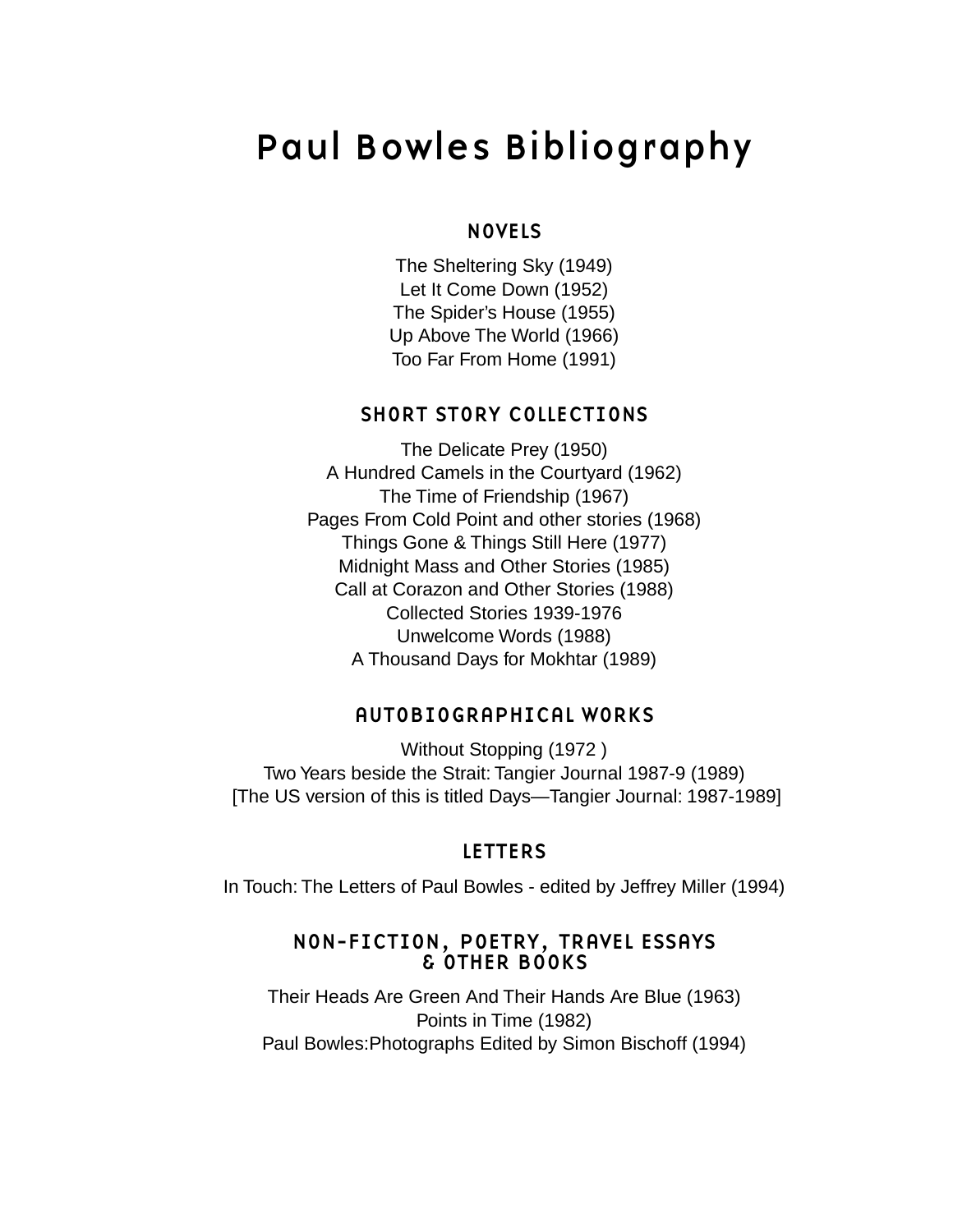## On Bowles' writing

**"Paul Bowles is a truly masterly writer, capable of evoking mood, character and the fullness of emotions with mere strokes of words."**

—The New York Post

### **"Paul Bowles undoubtedly has one of the finest gifts of all men writing in English."**

—The Saint-Louis Post-Dispatch

**"Now and then, perhaps once in five or six years, a novel appears which does not repeat the pattern of commonplace existence that readers of novels know so well, but makes us realise that our life is extraordinary.**

**The Sheltering Sky is such a novel."**

—Edwin Muir, Sunday Observer

**"[The Sheltering Sky] stands head and shoulders above most other novels published in English since World War II."**

—O.B. Hardison Jr., New Republic

**"As a short story writer, he has had few equals in the second half of the twentieth century."**

—Gore Vidal

**"Paul Bowles opened the world of Hip. He let in the murder, the drugs, the incest, the death of the Square... the call of the orgy, the end of civilization; he invited all of us to these themes..."**

– Norman Mailer

© 1959 by Norman Mailer, first printed in Advertisements for Myself. Reprinted with the permission of The Wylie Agency, Inc.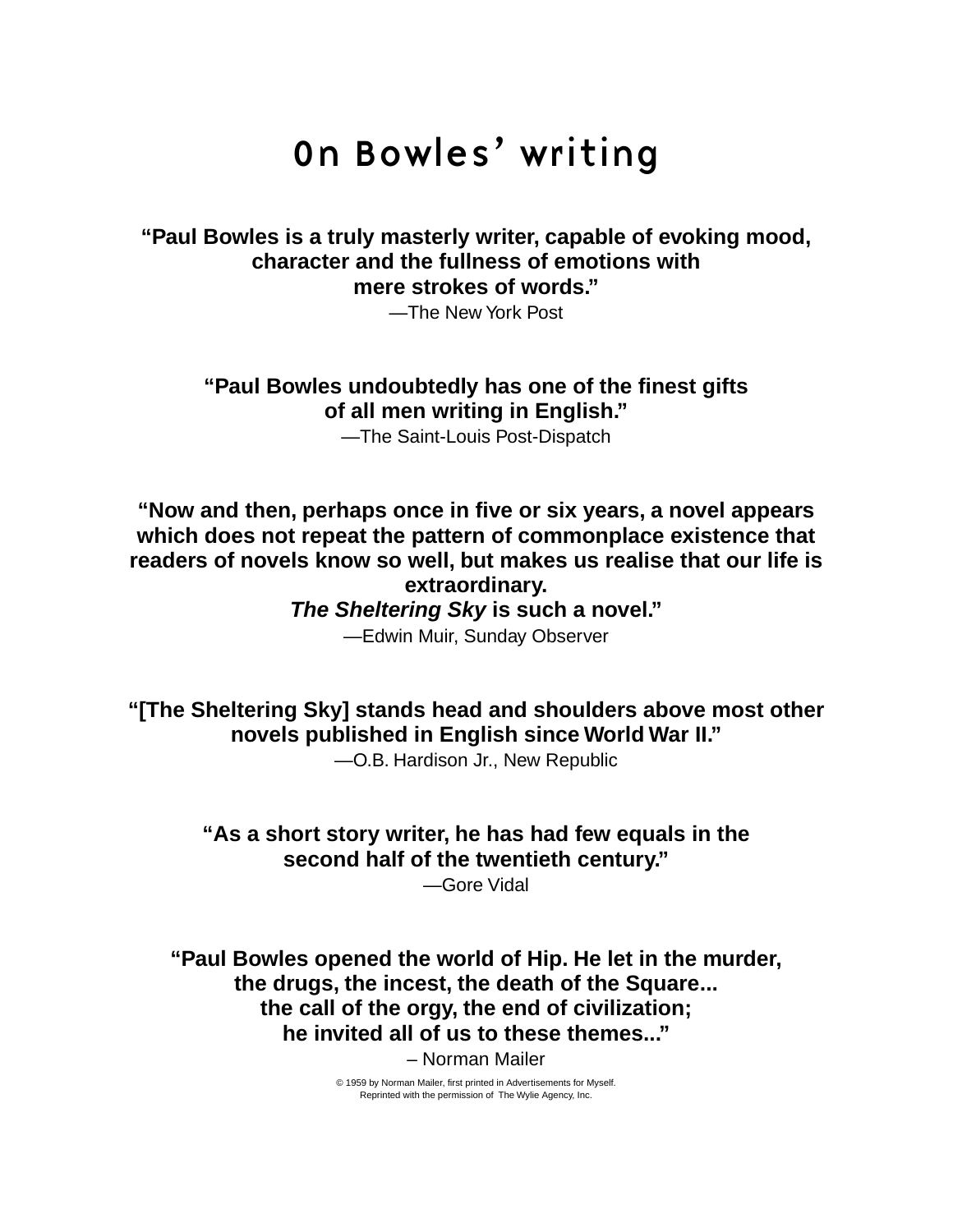# Paul Bowles–Composer

From The Biographical Dictionary Of American Composers

### **Bowles, Paul Frederic, b. Jamaica, N.Y., December 30, 1910.**

Though Bowles has become even more famous as a novelist and short-story writer than as a composer, his music, most of it written in his earlier years, has elegance of style and a personalized profile. Both in literature and music he has often been influenced by his many visits to and research into the primitive folklore of Morocco and other exotic lands.

His childhood was lonely and unhappy, dominated by a dictatorial and often hostile father, a physician. Until Paul was five he never associated with children. "My idea of the world," he has written, "was a place inhabited exclusively by adults." His childhood and boyhood years were spent in such solitary occupations as drawing, writing, and reading; he made his first attempt at writing when he was four. "Very early I understood that I would always be kept from doing what I enjoyed and forced to that which I did not. The Bowles family took it for granted that pleasure was destructive whereas engaging in an unappealing activity aided in character formation."

His early academic schooling took place at the Jamaica Model School in New York (1917- 24). At this time he heard his first music, a recording of Tchaikovsky's Fourth Symphony his father had acquired. When Paul was seven, music study began at the Dunning School of Music, with a Miss Chase, who taught him piano, theory, solfeggio and ear training. At nine he tried to write an opera.

He says the "music" that most interested him when he was very young were the sounds produced by spinning a musical top, or sliding a metal object up and down the German zither his grandfather had given him, or the creaking of a rusty door hinge. He reacted to them hypnotically. "They seemed to me the culmination of beauty, and always put me into a nonthinking state which lasted as long as I repeated the sounds."

Graduating from Jamaica Model School in January 1924, Bowles passed on first to Flushing High School (1924-25) and in September 1925 to Jamaica High School. By now he had become a voracious reader and a devotee to literature. He was made president of the school literary society and poetry editor of the school magazine. His musical interests were developed at the Saturday concerts of the New York Philharmonic at Carnegie Hall where a performance of Stravinsky's The Fire-Bird proved such an exciting experience that on his way home he stopped off to buy a phonographic recording which he played endlessly on his own portable phonograph.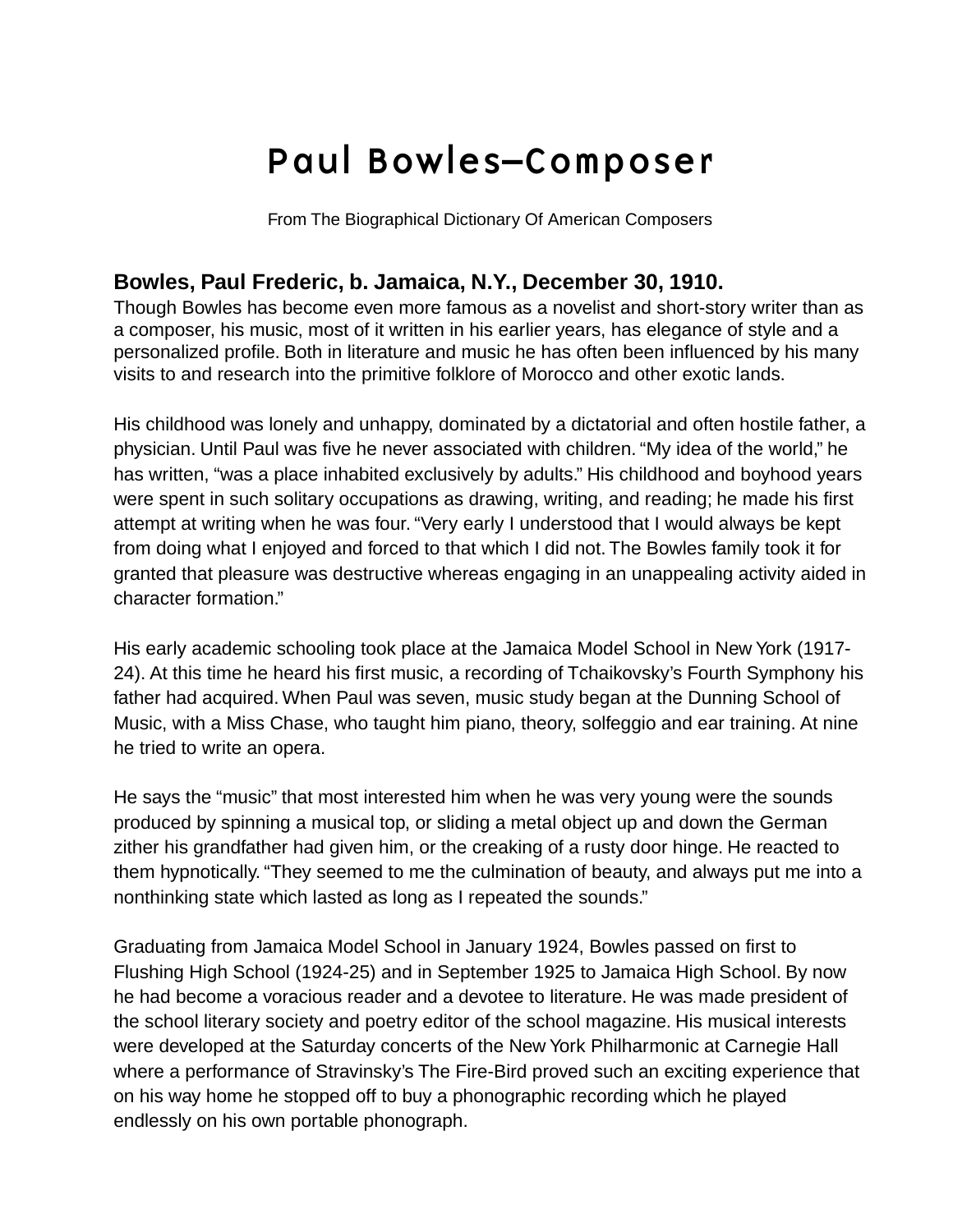Upon graduating from Jamaica High School in January 1928 he enrolled in the School of Design and Liberal Arts in New York with some vague idea of trying to become an artist. That spring some of his poems were published in transition a Paris avant garde literary journal, which went a long way in convincing him that literature and not art was his forte. That fall he entered the University of Virginia, but after a single semester, and without informing his parents, he fled to Europe. In Paris, supporting himself by being employed as a telephone switchboard operator at the office of the Paris Herald Tribune, he attended performances of Russian operas at the ThÈatre des Champs ElysÈes and of the Diaghilev Ballet. Back in New York in 1930 he rented a room in Greenwich Village and for a while worked as a clerk in a Fifth Avenue bookshop. Before long, however, on the urging of his father, he returned to the University of Virginia for his second freshman semester. That summer, through a letter of introduction from Henry Cowell, he met Aaron Copland, showed him his Sonata for Oboe and Clarinet (1930), which he had then just written, and was accepted by Copland for daily lessons in composition at Yaddo, in Saratoga N.Y.

By the fall of 1930, Bowles had had his fill of the stultifying routines of academic life and left college for good. He returned to Europe in Copland's company, with whom he continued to study composition in Berlin. Bowles paid a visit to Morocco, a place that had fascinated him from the time he had heard some Arabic music on recordings. During this visit he fell in love with the place. In ensuing years he returned to it frequently and eventually ended up by establishing his residence there; this first visit to Morocco was also the beginning of his lifelong fascination for Moroccan folk music and barbaric and primitive cultures.

In 1931 he was in Paris attending the École Normale de Musique, studying counterpoint with Nadia Boulanger. During 1932-33 he studied composition intermittently with Virgil Thomson. His music during this period had French refinement and grace, revealing traits reminiscent sometimes of Satie, sometimes of Poulenc, while many of his songs were in a quasi-impressionistic idiom. These compositions included his Piano Sonatina no.1 (1932); Sonata for Flute and Piano (1932); ScËnes d'Anabase, five songs for tenor, oboe, and piano (1932); Six Songs (1932); and a cantata, Par le dÈtroit, for soprano, male quartet and harmonium (1933). The Six Songs was introduced on April 30, 1932, by Ada MacLeish at the First Festival Contemporary Music at Yaddo in Saratoga, N.Y. John Kirkpatrick played the Sonatina no.1 at a concert of the League of Composers in New York in autumn 1933. Bowles's Flute Sonata was given its initial hearing by the Cincinnati Music Society in 1933. And the ScËnes d'Anabase was featured at the Hartford Music Festival in 1936.

Back in the United States, and settled in New York, Bowles attended a class in harmony given by Roger Sessions. Commissioned by Lincoln Kirstein, director of the American Ballet Caravan, to provide the score of one of his productions, Bowles wrote Yankee Clipper (1936), given its initial performance in Philadelphia, with Alexander Smallens conducting, on July 19, 1937.

The year of 1936 also marked his beginnings as a composer of incidental music for the theater, a field in which he proved successful. That year he wrote music for two productions of the WPA Federal Theater, directed by Orson Welles; Dr.Faustus and Horse Eats Hat. In 1939, the Group Theater assigned him to write music for William Saroyan's play My Heart's in the Highlands. From this point on, he showed exceptional skill and imagination in